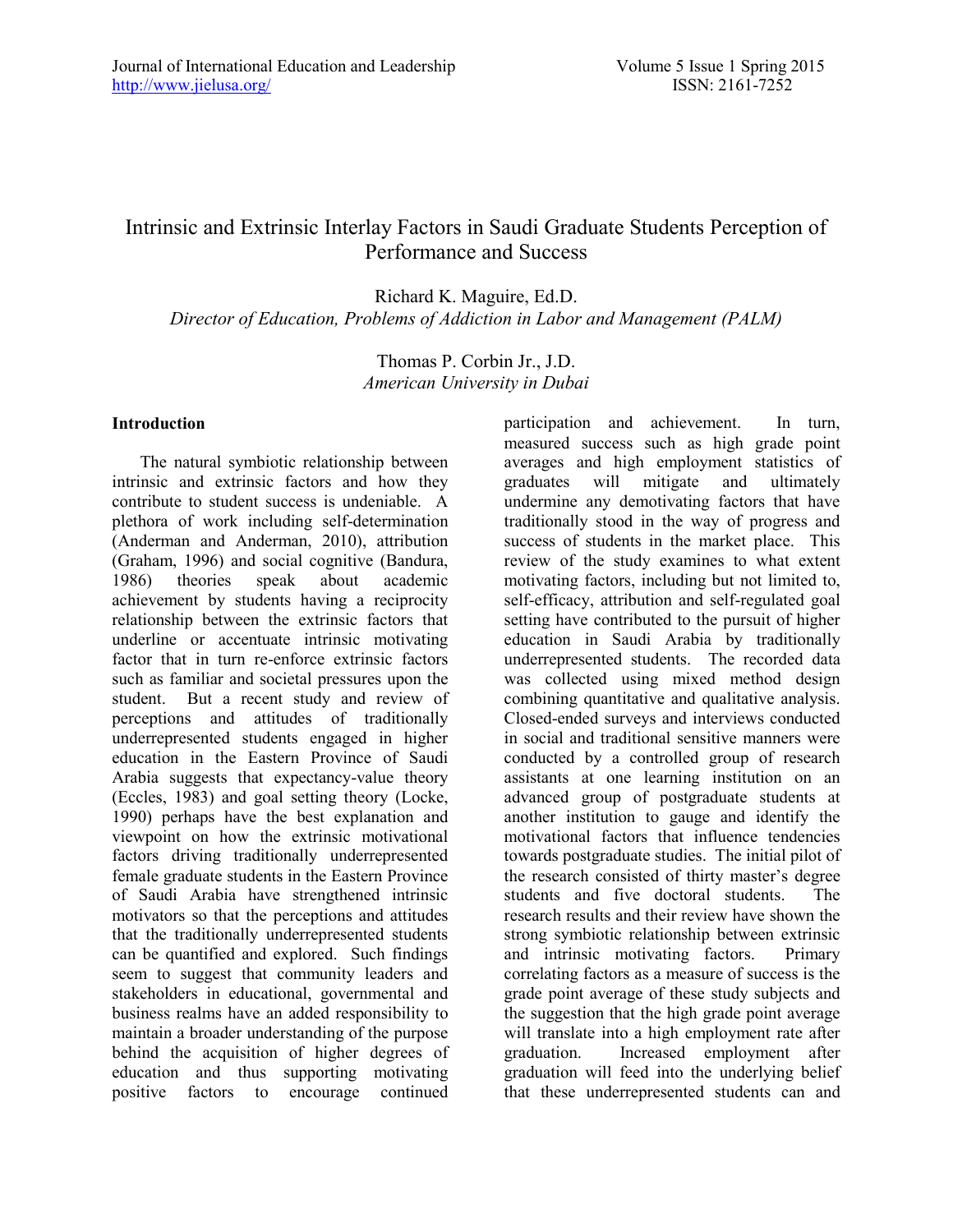should succeed and that will encourage future individuals in this group to attempt higher education.

#### **Background**

A brief review of historical events in the history of education in Saudi Arabia is useful to understand the significance of underrepresented students engaging in higher education. Prior to 1957 the only formal education allowed in Saudi Arabia was reserved for one gender. The then King of Saudi Arabia, Saud bin Adbulaziz asked for support from the controlling scholars at the time and result was the opening of the first female school in 1960 which created the availability of education for all students regardless of gender (Almari, 2011). However, even with this advancement true changes to the educational system in Saudi Arabia had to wait until 2005 when the Ministry of Higher Education announced the King Abdullah Scholarship Program. This program was amended in 2010 to allow for students to attend both public and private institutions of learning (Ministry of Higher Education 2014). It is at this point that many new programs began to be developed and offered to encourage all potential students to seek distinguished roles and positions in society (Ministry of Higher Education, 2010). Access to these programs, the ability to keep the costs of education low and the encourage of society at the governmental level to encourage both genders to achieve lead to the percentage of female or underrepresented students into the ranks of post graduate educational programs to be on par with western countries (Gonzales, Allum & Sowell, 2013).

From this point on, both genders of students strive to pursue higher education goals for better employment opportunities, personal achievement and attainment of success in the greater society. The previously mentioned extrinsic societal and governmental changes have manifested themselves and cleared the way for financial success and intrinsic growth for students of both genders as well as their family. This development thus feeds back into the societal paradigm shift believing that a strong and educated member of society, regardless of gender is the benchmark for a stronger economy and society in the future (Hamdan, 2005).

## **Key Survey Questions and Findings**

A recent survey conducted with the goal of understanding the perceptions and attitudes of female graduate students in Saudi Arabia was conducted in the summer of 2014. A complete listing of the questions and graphed results are available in the appendix of this document but for the purpose of this report, but a quick listing of those questions and discussion of their results gives us an interesting outlay of the students thoughts about the current state of extrinsic factors that may be (or perceived as) hindering continued education. The questions considered intrinsic and extrinsic motivators, perceived relationship between graduates' GPA and intrinsic and extrinsic motivators and these motivator's effects on perceptions of success and capabilities. The key hypothesis in this study was that there was a positive relationship between extrinsic and intrinsic motivators that impact perception of students' capabilities and success. Therefore, when the thirty master's students and five doctoral students were asked: "In your opinion, do the extrinsic factors hinder more than intrinsic factors in female Saudi students from continuing their higher studies", 51% of those responding answered that they did believe that extrinsic factors were still the main obstacle in achieving higher education. Another 40% were neutral on the question while just under 9% felt that the intrinsic factors were more problematic than the extrinsic factors. Now this finding is interesting because arguably the two largest extrinsic factors to education have been removed as obstacles. The first being the law and ability of women to attend higher education as the Ministry of Education's changes from 1960 has allowed for no less than thirty-eight educational institutions, ten private colleges and eight universities to exist (Al-Munajjed, 2009). The second of course is cost that has been alleviated by the King Abdullah's Scholarship program as referenced above. The survey results further show that the respondents do recognize that the shift in the Ministry of Education's allowance for higher education and the availability of funds to help pay for that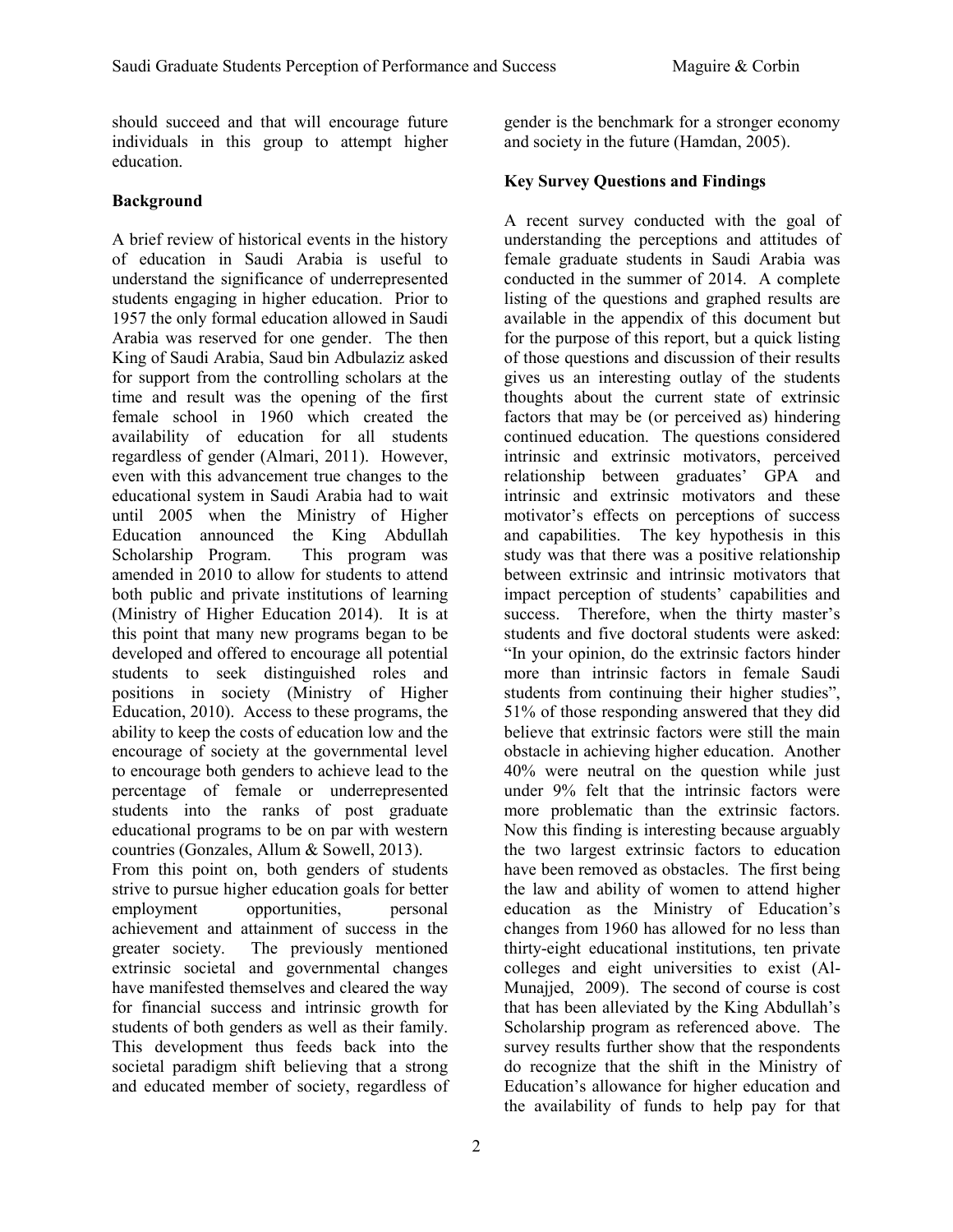education equates into an empowerment that suggests intrinsic belief in success for both higher education and career enhancement (Table 16). Then, the question needs to be asked, what other extrinsic factors exist that inhibit advanced education? Additionally, it is fair to further ask if these additional extrinsic factors can be overcome if real or alternatively be dismissed if illusory. To underline again, a positive and symbiotic relationship between extrinsic and intrinsic motivators pushes perceptions and attitudes on the reasoning level to be reinforced. This motivation translates into individual dynamic involvement in the given task, in this case higher education, and contributes to measured results. (Halepota, 2005). In the current study, the perceptions and attitudes of Saudi female students inclination for achievement as translated by GPA during studies and ability to achieve employment upon graduation. Therefore, it can be isolated that extrinsic factors other than legal obstacles and monetary concern erode at the intrinsic belief of the students. Considering this, a review of intrinsic goal setting and value expectancy deserves analysis.

Students enrolled in higher education, regardless of gender have been motivated by accompanying factors to at least attempt to succeed. A measurement of this is both the accumulation of grade points during the educational process and ultimately the graduation. Eccles, (1983) and Locke (1990) both separately reflect upon these dynamics by showing that students perceive their goals ahead of time and place values upon those goals before, during and after the process. Also considering Bandura's (as cited in Tollefson, 2000) argument that students will interpret and factor the causes that will lead them to success in the process as well as balance out the level of effort to be projected in achieving those goals, it can be clearly seen by the projections in the study that the student create their own personal goals and use them as personal standards to evaluate their performance. This dichotomy argument of self-efficacy suggests a high selfefficacy where individuals persist in doing and performing specific task as long as the obstacles are perceived as being overcome and the goals

achievable compared with the low self-efficacy position where given students give up easily because they feel that the extrinsic obstacles are greater than the intrinsic motivators. With the removal of the financial and (at least in theory) societal extrinsic factors in the way of achievement for Saudi female postgraduate students the questions then become: What other extrinsic factors exist for these students? Can these factors be overcome in order to produce competitive graduates for the regional and global market place? And is the acquiring of a degree a by these previously underrepresented students a remarkable achievement bearing little or no true value?

Tollefson (2000) argues that engages learners may have a high outcome expectancy and high self-efficacy and therefore are resilient in their academic tasks because the drive to succeed and the belief that the learners have the capabilities and skills to achieve are equally present. Comparatively, DeGroot and Pintrich (1990) in there study analyzed responses from junior high students using the "Motivated Strategies Learning Questionnaire" and concluded that the correlation between students' high self-efficacy and their academic achievement are highly relatable. In the study conducted on the Saudi female students similar results provide a showing that these students had a high drive to achieve a high grade point average, as this was a marker of success, and also expressed a showing that the opportunity to pursue education in this fashion was of such a significant importance that the students needed to embrace the opportunity regardless of the factors that stood in the way of individual achievement. Wigfield and Eccles (2002) touch upon the Weiner's attribution theory and show that focus of control, stability and controllability are relatable and measurable factors in explaining success or lack of success in any realm. In the study upon which this report is based, it can be seen that the students see that they now have some control due to the change of law and financial opportunity, there is stability in the continued support of the society to uphold these educational changes and the student's now have controlling abilities such as choice of programs and avenues of study including both internal study within the kingdom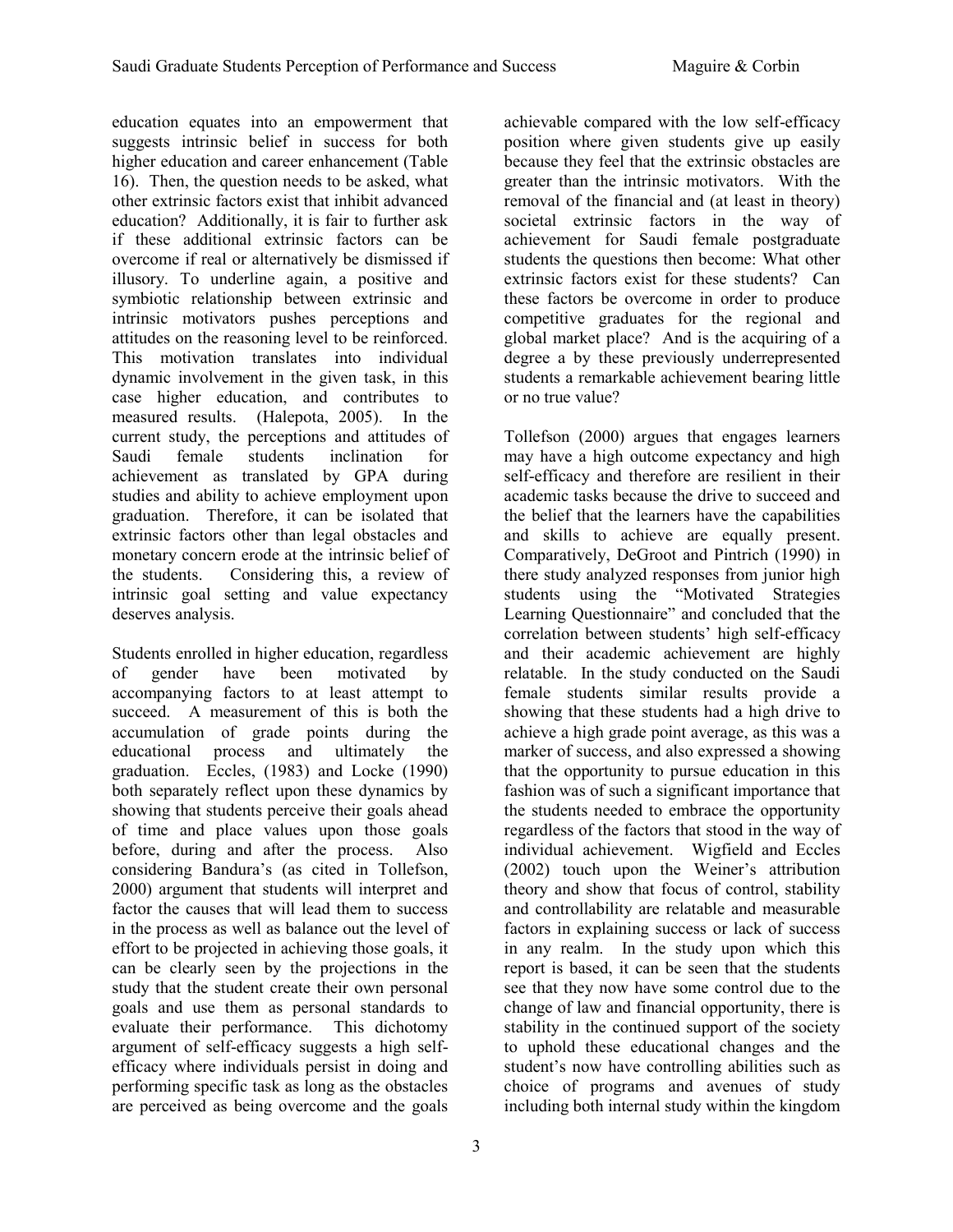and the ability to use the scholarship abroad (Table 8). It is at this point that in the conversation that self-determination theory (Deci, Vallerand, Pelletier, & Ryan, 1991) deserves merit. The theory claimed above that students possess inner incentives to achieve and this self-determination achievement as measured by initial enrollment, GPA and ultimately graduation, have grown due to the modified removal of formally insurmountable extrinsic factors. As more students than succeed in academic performance and become competitive in the market place, societal norms and beliefs will be impacted to allow for future enrolment in programs and the symbiotic cycle then continues to grow. Again, this assuming that upon graduation, these students are able to obtain employment. Clearly, any data here is speculative. History has emphasized this ongoing relationship between extrinsic factors and intrinsic motivators allow for success. Another reality is the familiar support issue. Current state of affairs suggests that female graduates will still have to count on family support and ultimately paternal permission to even participate in the workplace. This academic review of societal considerations concerning student success is reviewed extensively elsewhere (Lepper, Sethi, Dialdin, & Drake, 1999).

## **Concluding Remarks**

In considering these extrinsic variables that impact both the ability to pursue higher education and the ability to succeed afterwards, the issue of whether the pursuit of higher education is simply ethereal or illusory for these students. Review of the case study data does not seem to suggest this to be the case however with many of the student being driven to achieve high GPA's (Table 1) and the expression of the intrinsic belief that their personal development was both educational and self-achievement were not contrary to acting in accordance to social norms or family expectations (Tables 2 and 4 respectively).

This research was conducted with the intent to understand intrinsic and extrinsic motivational factors influencing Saudi females' tendency

towards postgraduate studies. Motivation was an eternal key factor and also the key factor in influencing their desire to continue their postgraduate studies. An increase in motivation naturally indicates greater propensity towards postgraduate studies while decreasing in motivation results in fewer numbers attending postgraduate programs. Understanding and obtaining knowledge about what motivational factors exist and how they influence Saudi people and community around these students can support help to create a motivational atmosphere for future students' studies and can result in increasing the number of Saudi females attending postgraduate studies next years.

Statistics of this study show that Saudi females can be intrinsically motivated to pursue their higher education even in consideration of the more extrinsically viewed barriers, although career enhancement as an extrinsic factor receives the highest percentage by 88.6 % compared with other extrinsic factors. Similarly, the results show that they get different external support by 94.3% from families, friends, supervisors and some community organizations which assist them to seek that kind of higher studies. It should also be considered that Saudi females encounter difficulties and challenges while continuing their postgraduate studies. This can be evidence by the 91% of those polled which showed their great enthusiastic willing to overcome those de-motivator or inhibitor barriers. According to the results of this study, 97.1% of Saudi postgraduate females polled believe that coalition with community organizations was an important factor that creates a good motivational atmosphere for increasing the number of attendees of postgraduate programs. Also, results show that efforts and services offered by the Ministry of Higher Education is not fully realized by Saudi females as only 37.1% of those polled agree that the Ministry should provide more opportunities for postgraduate programs. It should be remembered that the Ministry of Higher Education provides many opportunities with specific conditions and requirements inside and outside Saudi Arabia including "King Abdullah Scholarship Program" and other governmental grants (Ministry of Higher Education, 2014). It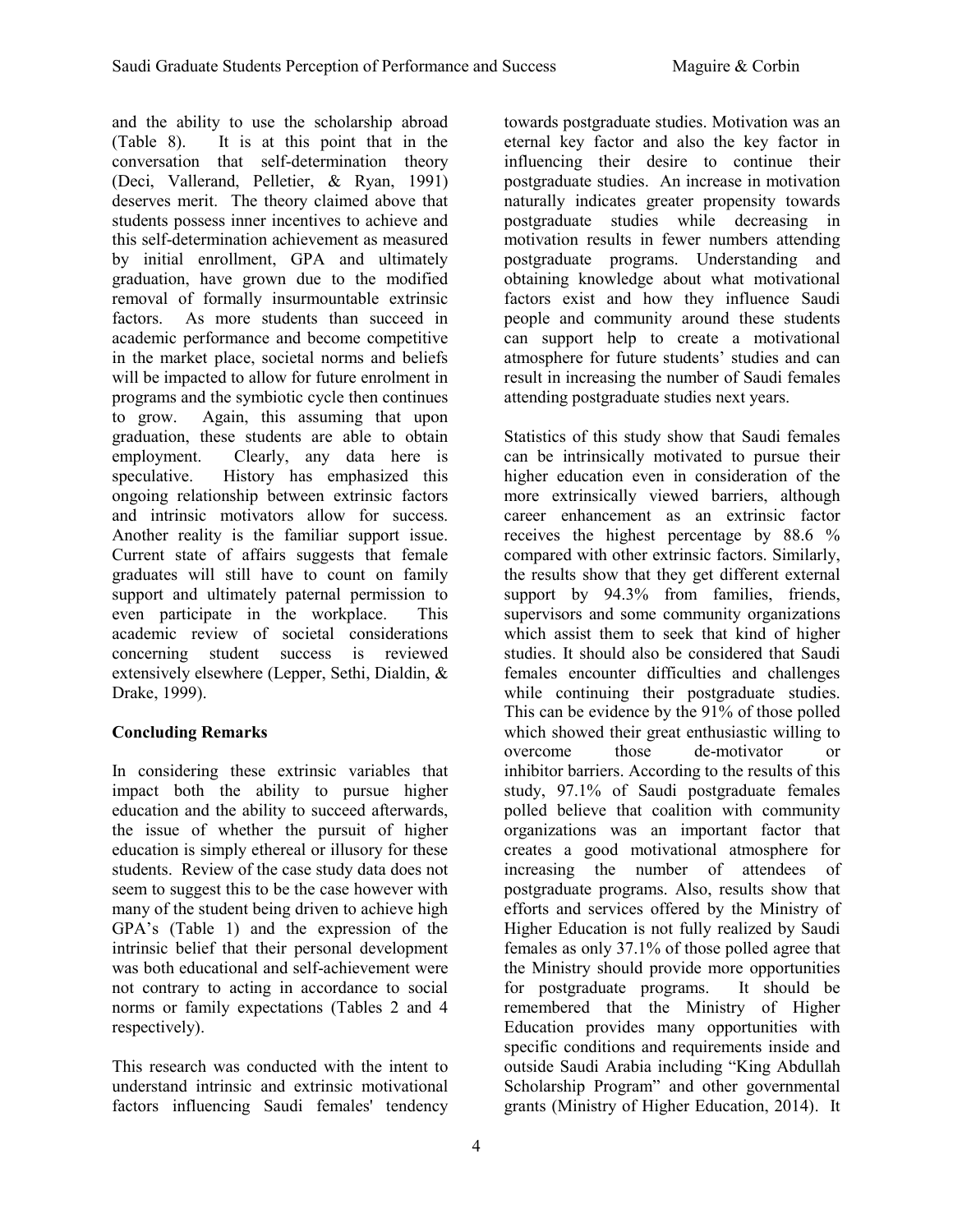can therefore be suggested that this study act as an enhancement to Saudi educators and stakeholder communities, increasing both individuals and institutions' understanding of the main factors affecting the Saudi females'

perception and attitudes towards postgraduate studies which should then lead to more collaboration from all communal organizations.

#### **References**

Anderman, E.M, & Anderman, L.H. (2010). Classroom Motivation. Upper Saddle River, New Jersey: Kevin M. Davis.

- Bandura. (1986). Social Foundation of Thought and Action: A Social Cognitive Theory. Englewood Cliffs.
- Deci, E.L. (1985). Intrinsic Motivation and Self-Determination in Human Behavior. New York: Plenum.
- Eccles, J. (1983). Expectancies, Values and Academic Behaviors. In J.T. Spence Achievement and Achievement motives: Psychological and Sociological Approaches (pp. 75-146). San Francisco: Freeman.
- Gonzales, L.M., Allum, J.R., & Sowell, R.S. (2013). Graduate Enrollment and Degrees: 2002 to 2012. Washington D.C.: Council of Graduate Schools.
- Lepper, M.R., Sethi, S., Dialdin, D., & Drake, A. M. (1999). Intrinsic and Extrinsic Motivation: A Development Perspective. In S.S. Luthar, J.A. Burack, D. CiccHetti, & J. R. Weisz, Developmental Psychopathology: Perspectives on adjustment, risk, and disorder (pp. 23-50). University of Cambridge.
- Locke, E. A., & Latham, G. P. (1990). A theory of goal setting and task performance. Englewood Cliffs, NJ: Prentice Hall.
- Al-Munajjed, M. (2009). Women's Education in Saudi Arabia. The Path Forward, 6-10.
- Almari, M. (2011). Higher Education in Saudi Arabia. Higher Education Theory and Practice, p.88.
- DeGroot, E., & Pintrich, P. (1990). Motivational and Self-Regulated Learning Components of Classroom Academic Performance. Journal of Educational Psychology, 82 (1), 33-40.
- Eccles, J.A. (1983). Expectancies, Values and Academic Behaviors. Achievement and Achievement Motivation, 75-146.
- Halepota, H.A. (2005). Motivational Theories and Their Application in Construction. Cost Engineering, 14-19.
- Tollefson, N. (2000). Classroom Applications of Cognitive Theories of Motivation. Educational Psychology Review, 12 (1), 63-83.
- Wigfield, A., & Eccles, J. (2002). Motivational Beliefs, Values and Goals. Annual Review of Psycholgy, 53, 109-132.
- Ministry of Higher Education, General Department for Planning and Statistics. (2010, n.d.).Women in higher education: Saudi initiatives & achievements. Retrieved August 29, 2014, from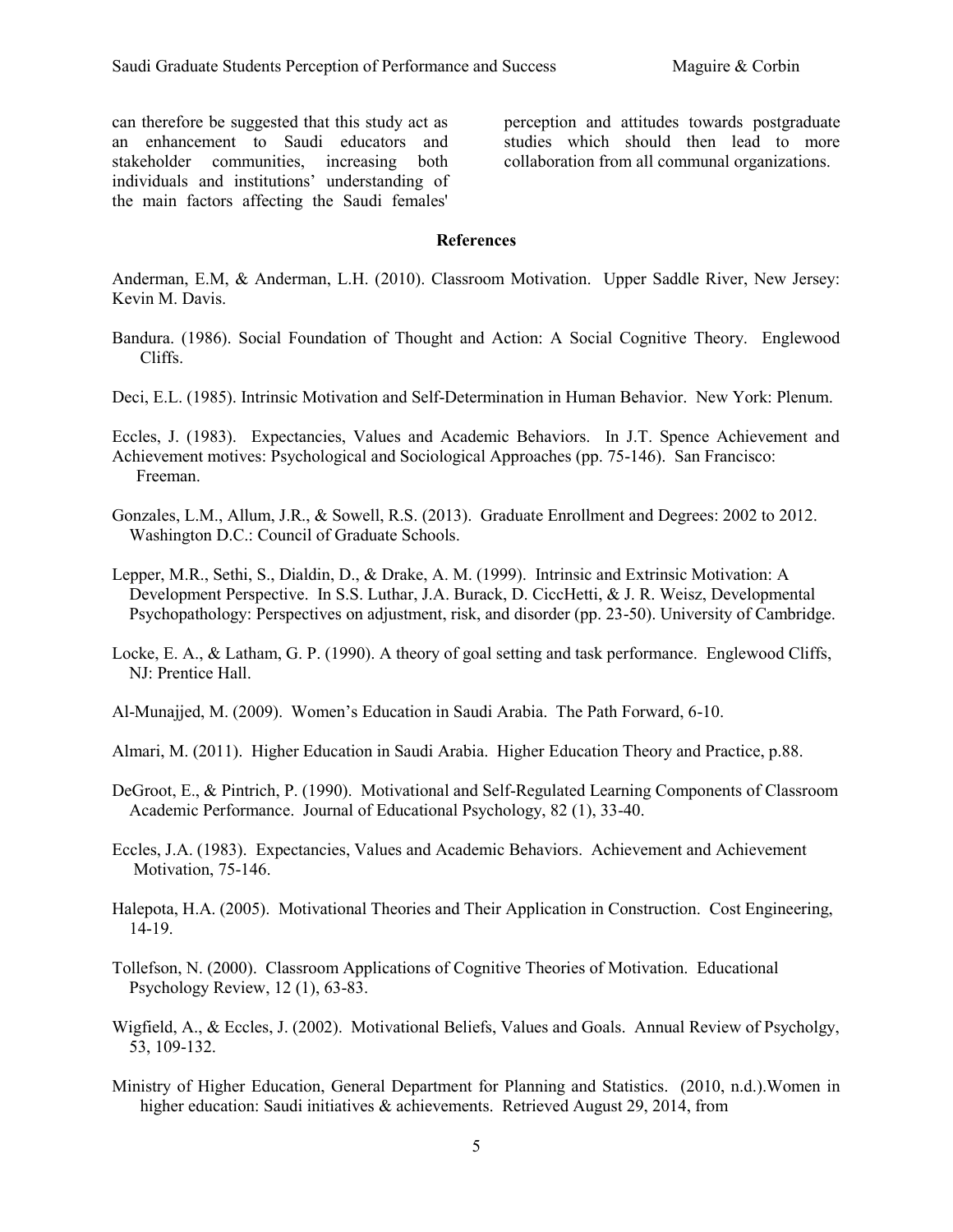[http://www.mohe.gov.sa/ar/Ministry/Deputy-Ministry-for-Planning-and-Information-Affairs.htm.](http://www.mohe.gov.sa/ar/Ministry/Deputy-Ministry-for-Planning-and-Information-Affairs.htm)

Ministry of Higher Education. (2010). The Percentage of Illiteracy in Saudi Arabia. Retrieved August 29, 2014, from [http://www.alrassedu.gov.sa/index/news/news-action-show-id-15.htm.](http://www.alrassedu.gov.sa/index/news/news-action-show-id-15.htm)

Ministry of Higher Education. (2014). Internal Grants for Private Saudi Universities and Colleges. Retrieved August 28, 2014 from [http://grants/mohe.gov.sa/approvedfaculties.aspx?univID=44.](http://grants/mohe.gov.sa/approvedfaculties.aspx?univID=44)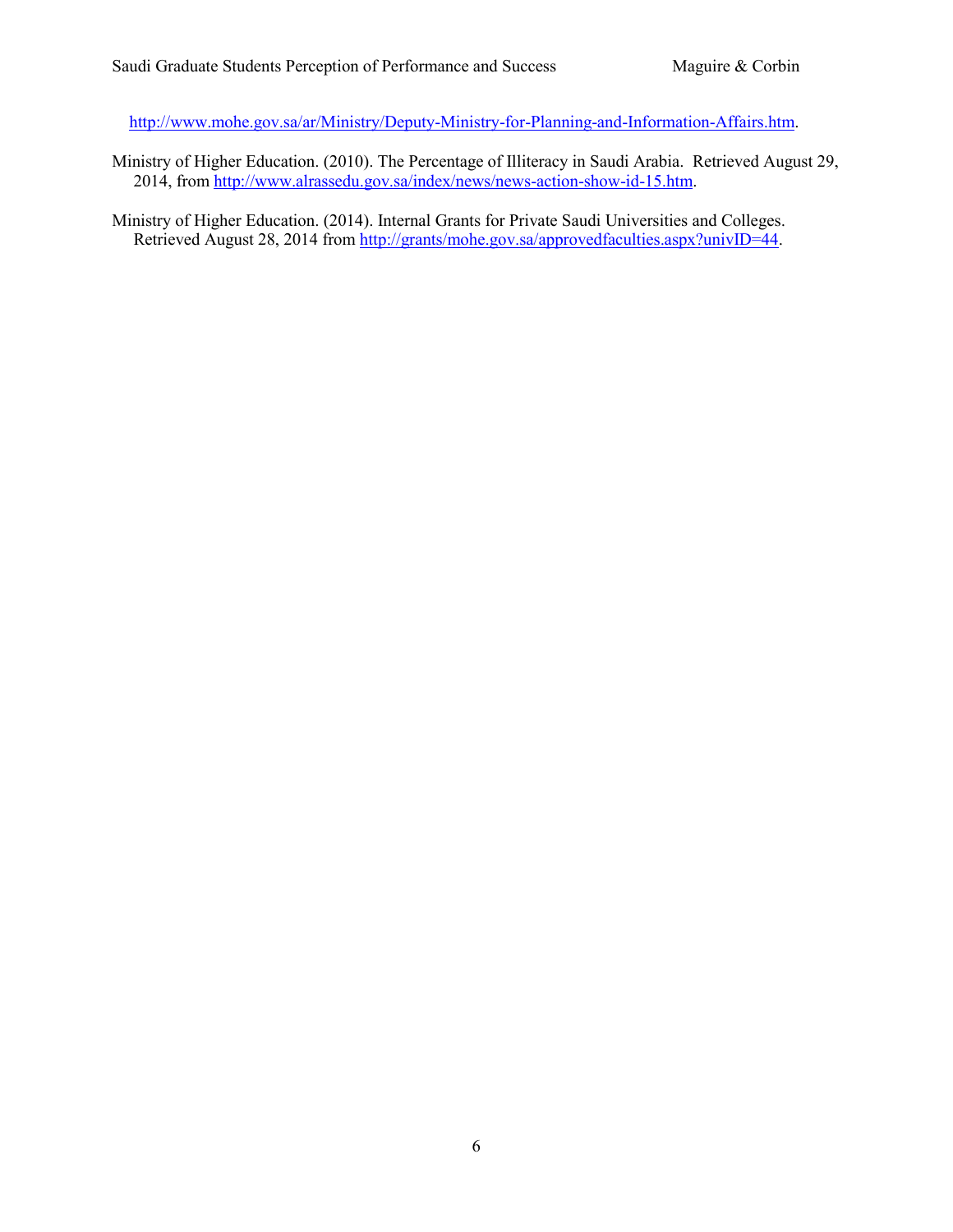#### **Appendix I**

Survey of Perceptions and Attitudes of Saudi Arabian Female Students' Metacognition for Higher Education

In today's education realm, many Saudi females are motivated to pursue higher education in order to get better opportunities in job recruitment, increase quality of life and to be active members in their societies. Two kinds of motivations can be identified to influence their tendency towards pursuing higher studies, they are intrinsic and extrinsic motivators. A student can be intrinsically motivated to engage in an academic task when the student is concerned about learning something and involves in a task for its own sake. On the other hand, students who are extrinsically motivated involve in academic tasks in order to receive some rewards or to avoid an externally compulsory punishment (Anderman & Anderman, 2010). These intrinsic as well as the extrinsic motivators are relevant to Saudi females as they pursue higher education (Ministry of Higher Education, 2010). Therefore, the research studies contained within regarding the motivational theories that encourage Saudi females to continue their higher studies can be measured by the following questions and demonstrated in the subsequent materials.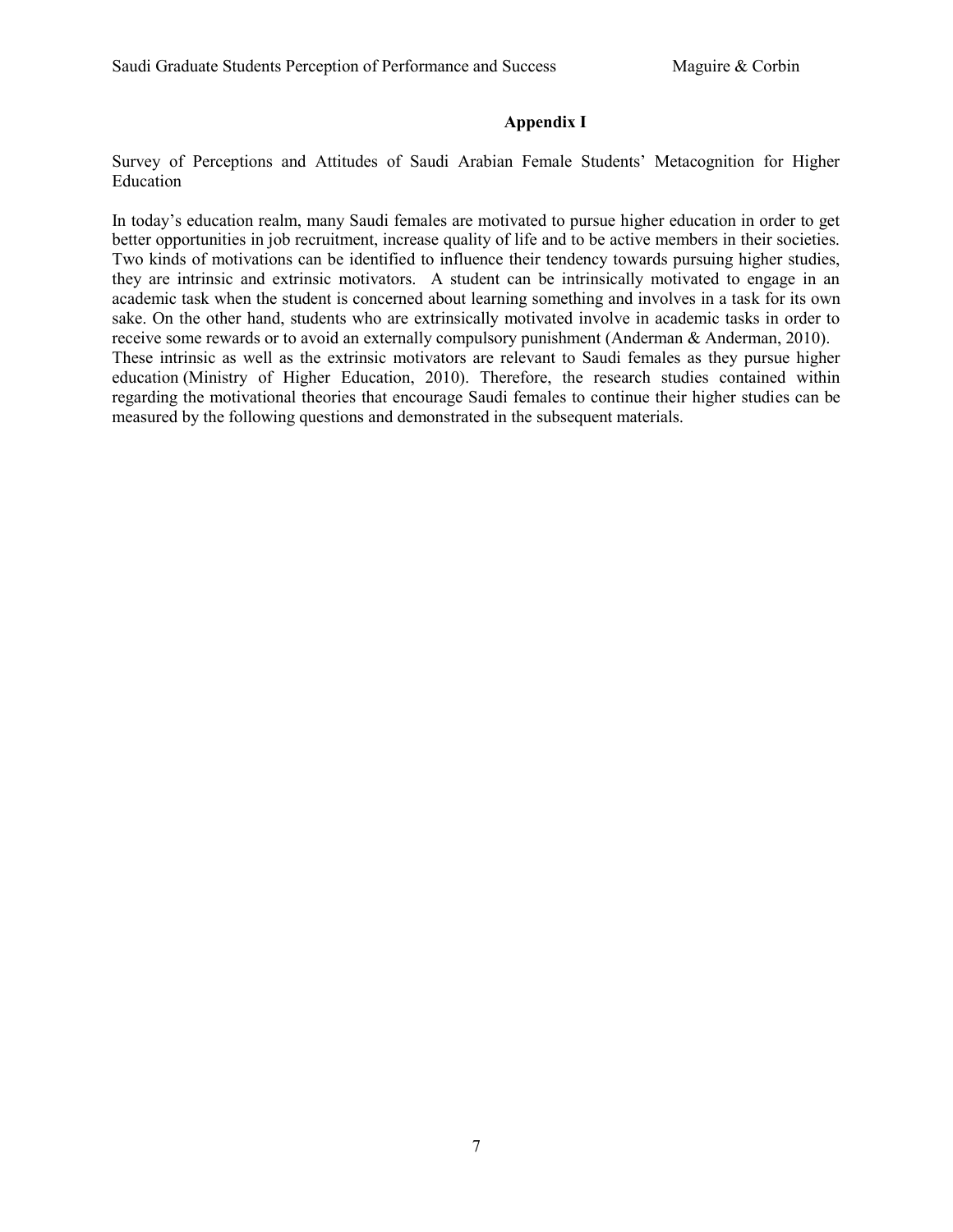├

# **Appendix II**

## Tables

## *Table (1- 1):* Reliability Statistics

| Cronbach's Alpha | Cronbach's Alpha Based on Standardized Items | N of Items |
|------------------|----------------------------------------------|------------|
| 0.821            | 0.82                                         |            |

| <i>Table (1-2):</i> Group Statistics |                         |    |      |                   |                 |  |  |
|--------------------------------------|-------------------------|----|------|-------------------|-----------------|--|--|
| Independent variable                 | Degree of post-graduate | N  | Mean | Std.<br>Deviation | Std. Error Mean |  |  |
| Personal                             | Master                  | 30 | 5.03 | .183              | .033            |  |  |
| Development<br>Variables             | <b>PHD</b>              |    | 3.00 | 1.871             | .837            |  |  |

## *Table (1-3):* Independent Samples Test

| Levene's Test for<br>Equality of<br>Variances |                                       |             |      |                  |           | T-Test for Equality of Means |                   |                         |                                                 |       |
|-----------------------------------------------|---------------------------------------|-------------|------|------------------|-----------|------------------------------|-------------------|-------------------------|-------------------------------------------------|-------|
|                                               |                                       | ${\bf F}$   | Sig. | t                | df        | Sig.<br>$(2 -$               | Mean<br>Differenc | Std. Error<br>Differenc | 95% Confidence<br>Interval of the<br>Difference |       |
|                                               |                                       |             |      |                  |           | tailed)                      | e                 | e                       | Lower                                           | Upper |
| Personal                                      | Equal<br>variance<br>S<br>assumed     | 163.30<br>4 | .000 | 6.25<br>$\theta$ | 33        | .000                         | 2.033             | .325                    | 1.371                                           | 2.695 |
| Development<br>Variables                      | Equal<br>variance<br>s not<br>assumed |             |      | 2.42<br>8        | 4.01<br>3 | .072                         | 2.033             | .837                    | $-.289$                                         | 4.355 |

*Table (1-4):* Group Statistics

| Independent variable            | Degree of post-<br>graduate |    | Mean | Std.<br>Deviation | Std. Error<br>Mean |
|---------------------------------|-----------------------------|----|------|-------------------|--------------------|
|                                 | Master                      | 30 | 2.27 | 1.911             | .349               |
| You receive support mostly from | PHD                         |    | 2.20 | .447              | 200                |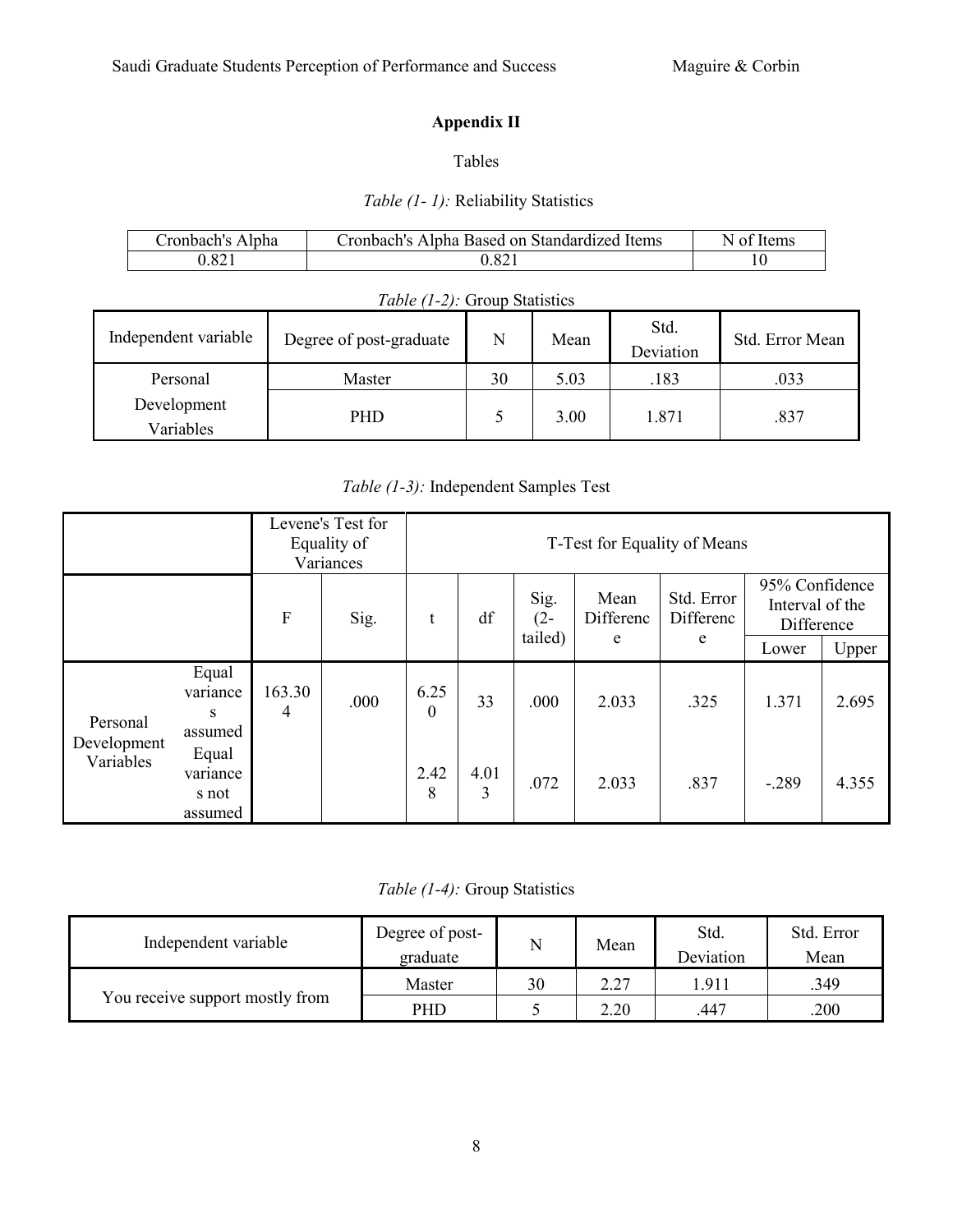| Levene's Test for<br>Equality of<br>Variances |                                           |                      |      | t-test for Equality of Means |                       |                   |                         |                                                 |          |       |  |
|-----------------------------------------------|-------------------------------------------|----------------------|------|------------------------------|-----------------------|-------------------|-------------------------|-------------------------------------------------|----------|-------|--|
|                                               |                                           | F<br>Df<br>Sig.<br>t |      |                              | Sig. $(2-$<br>tailed) | Mean<br>Differenc | Std. Error<br>Differenc | 95% Confidence<br>Interval of the<br>Difference |          |       |  |
|                                               |                                           |                      |      |                              |                       |                   | e                       | e                                               | Lower    | Upper |  |
| You<br>received                               | Equal<br>varianc<br>es<br>assume<br>d     | 12.875               | .001 | .077                         | 33                    | .939              | .067                    | .868                                            | $-1.700$ | 1.834 |  |
| support<br>mostly<br>from                     | Equal<br>varianc<br>es not<br>assume<br>d |                      |      | .166                         | 28.709                | .869              | .067                    | .402                                            | $-756$   | .889  |  |

*Table (1-5):* Independent Samples Test

*Table (1- 6):* GPA of Postgraduates (ANOVA)

|                | Sum of Squares | df | Mean Square |      | Sig |
|----------------|----------------|----|-------------|------|-----|
| Between Groups | 474            |    | .158        | .398 | 756 |
| Within Groups  | 12.329         | 3  | .398        |      |     |
| Total          | 12.804         | 34 |             |      |     |

*Table (1-7):* Degree of post-graduate

|       |            | Frequency | Percent | Valid<br>Percent | Cumulative<br>Percent |
|-------|------------|-----------|---------|------------------|-----------------------|
|       | Master     | 30        | 85.7    | 85.7             | 85.7                  |
| Valid | <b>PHD</b> |           | 14.3    | 14.3             | 100.0                 |
|       | Total      | 35        | 100.0   | 100.0            |                       |

*Table (1-8):* Postgraduates' GPA

|       | $1400 \in (1-0)$ . I Osigradually $\overline{O(1)}$ |           |         |                  |                       |  |  |  |  |
|-------|-----------------------------------------------------|-----------|---------|------------------|-----------------------|--|--|--|--|
|       |                                                     | Frequency | Percent | Valid<br>Percent | Cumulative<br>Percent |  |  |  |  |
|       |                                                     |           |         |                  |                       |  |  |  |  |
|       | $4.5 - 5$                                           | 15        | 42.9    | 42.9             | 42.9                  |  |  |  |  |
|       | 4-4.49                                              | 9         | 25.7    | 25.7             | 68.6                  |  |  |  |  |
| Valid | $3.5 - 3.99$                                        |           | 14.3    | 14.3             | 82.9                  |  |  |  |  |
|       | $3 - 3.49$                                          | 6         | 17.1    | 17.1             | 100.0                 |  |  |  |  |
|       | Total                                               | 35        | 100.0   | 100.0            |                       |  |  |  |  |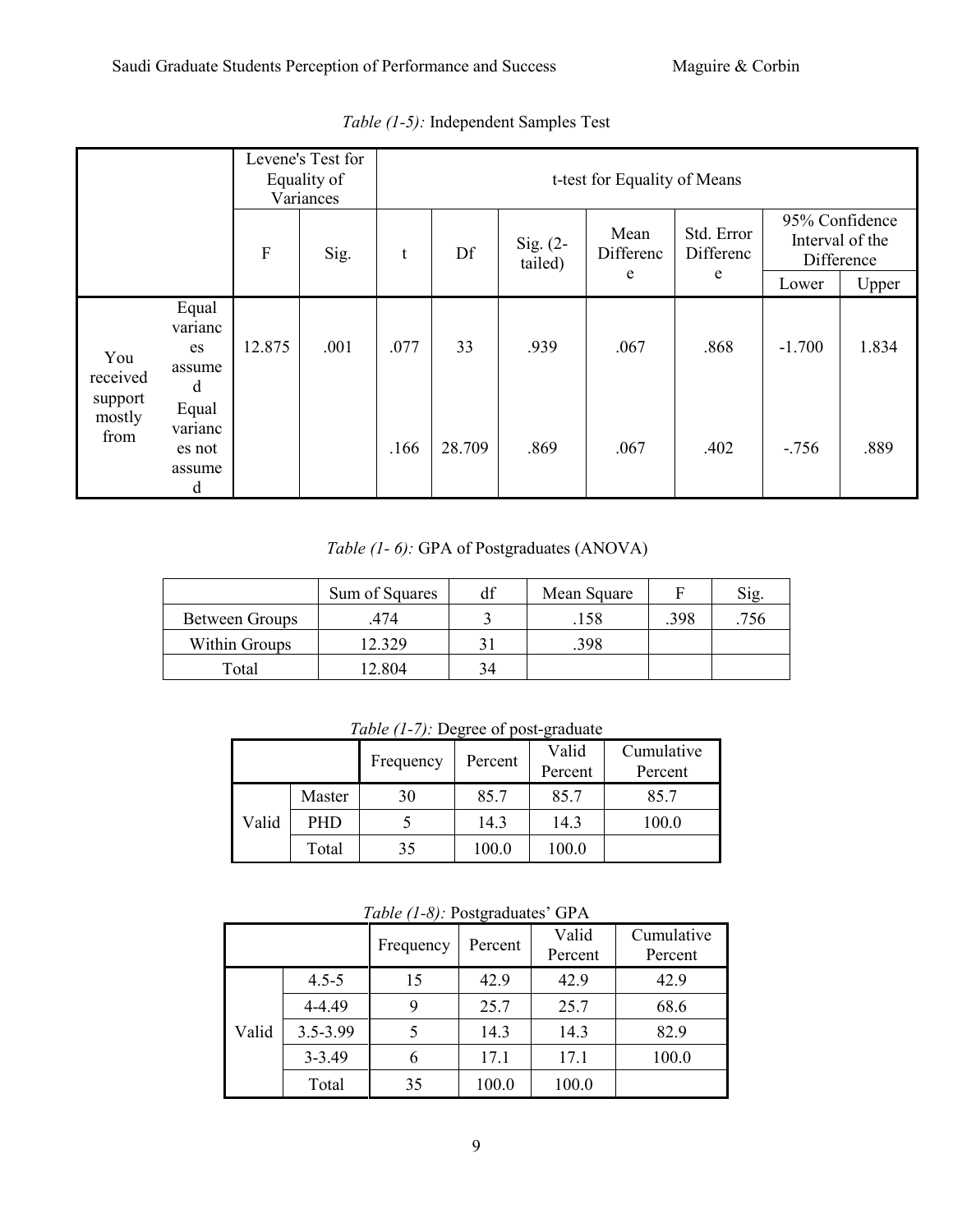|       |                                             | Frequency | Percent | Valid<br>Percent | Cumulative<br>Percent |
|-------|---------------------------------------------|-----------|---------|------------------|-----------------------|
|       | To satisfy my desire in<br>self-improvement | 2         | 5.7     | 5.7              | 5.7                   |
|       | To achieve my educational<br>goal           | 2         | 5.7     | 5.7              | 11.4                  |
| Valid | All of the above                            | 30        | 85.7    | 85.7             | 97.1                  |
|       | None of the above                           |           | 2.9     | 2.9              | 100.0                 |
|       | Total                                       | 35        | 100.0   | 100.0            |                       |

*Table (1-9):* Personal Development Variables (Question 3)

*Table (1-10):* Career Enhancement Variables (Question 4)

|       |                                                                     | Frequenc<br>y  | Percent | Valid<br>Percent | Cumulative<br>Percent |
|-------|---------------------------------------------------------------------|----------------|---------|------------------|-----------------------|
|       | To earn higher<br>compensation                                      | 3              | 8.6     | 8.6              | 8.6                   |
|       | To provide opportunity for<br>more challenging work                 | 5              | 14.3    | 14.3             | 22.9                  |
|       | To get promoted to a higher<br>position                             | $\overline{2}$ | 5.7     | 5.7              | 28.6                  |
| Valid | To remain competitive in<br>the business field                      | 1              | 2.9     | 2.9              | 31.4                  |
|       | To change occupation area<br>or current career path to a<br>new one | 3              | 8.6     | 8.6              | 40.0                  |
|       | All of the above                                                    | 17             | 48.6    | 48.6             | 88.6                  |
|       | None of the above                                                   | 4              | 11.4    | 11.4             | 100.0                 |
|       | Total                                                               | 35             | 100.0   | 100.0            |                       |

*Table (1-11):* Familial and Societal Variables (Question 5)

|       |                                                 | Frequency | Percent | Valid<br>Percent | Cumulative<br>Percent |
|-------|-------------------------------------------------|-----------|---------|------------------|-----------------------|
|       | To fulfill family's<br>expectations             |           | 20.0    | 20.0             | 20.0                  |
| Valid | To obtain qualifications as<br>regulated by law |           | 20.0    | 20.0             | 40.0                  |
|       | To act in accordance to social<br>values        |           | 14.3    | 14.3             | 54.3                  |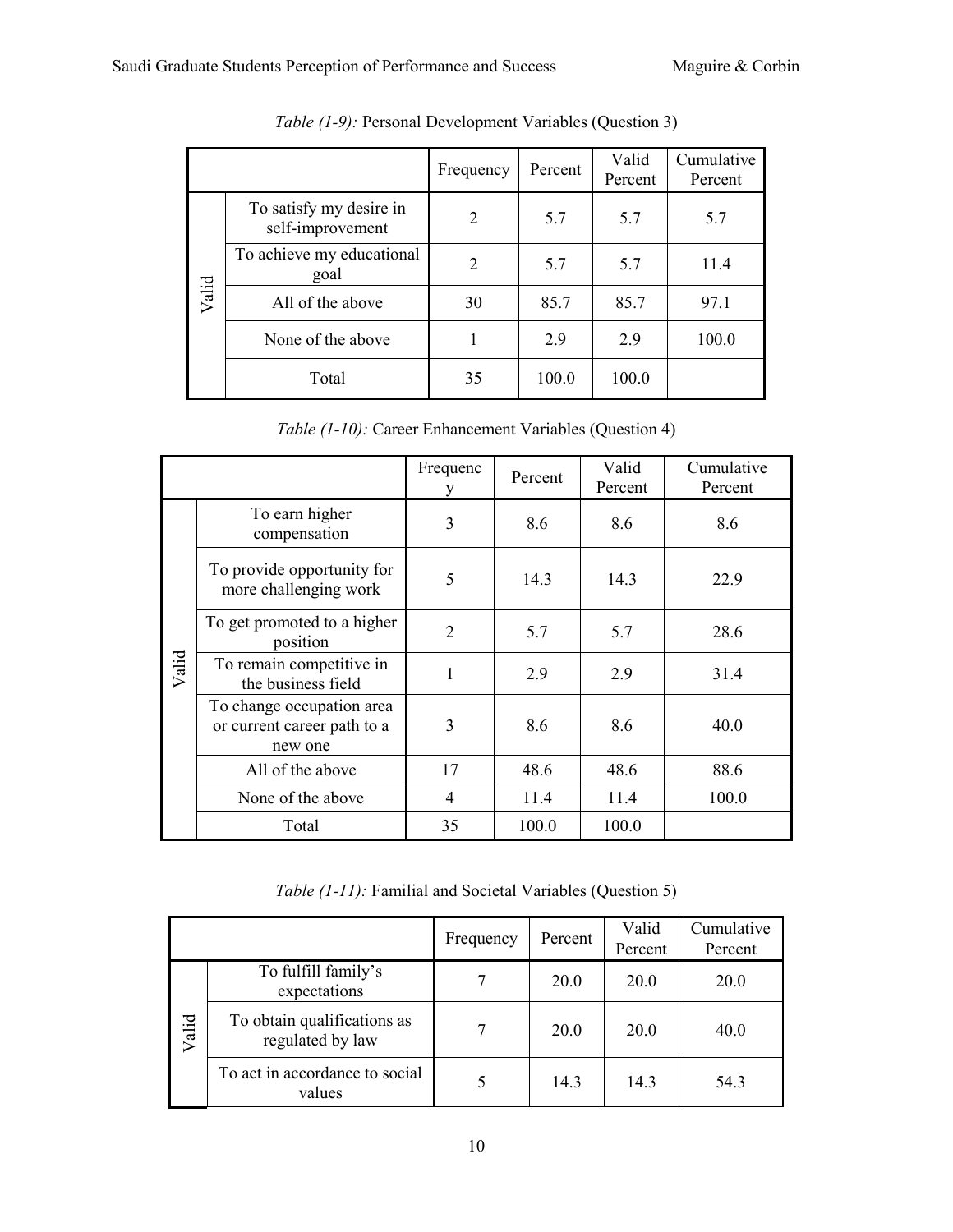| All of the above  |    | 25.7  | 25.7  | 80.0  |
|-------------------|----|-------|-------|-------|
| None of the above |    | 20.0  | 20.0  | 100.0 |
| Total             | 35 | 100.0 | 100.0 |       |

*Table (1-12):* Challenges Encountered during Higher Studies (Question 6)

While pursuing your higher studies, you were pressurized mostly by one of the following challenges

|       |                                                        | Percent<br>Frequency |       | Valid<br>Percent | Cumulative<br>Percent |
|-------|--------------------------------------------------------|----------------------|-------|------------------|-----------------------|
|       | Time constraints                                       | 5                    | 14.3  | 14.3             | 14.3                  |
|       | Family and societal<br>duties                          | 4                    | 11.4  | 11.4             | 25.7                  |
|       | Financial difficulties                                 | $\overline{2}$       | 5.7   | 5.7              | 31.4                  |
| Valid | Discouraging<br>universities' learning<br>environments | 2                    | 5.7   | 5.7              | 37.1                  |
|       | Current job duties<br>and responsibilities             | 3                    | 8.6   | 8.6              | 45.7                  |
|       | All of the above                                       | 16                   | 45.7  | 45.7             | 91.4                  |
|       | None of the above                                      | 3                    | 8.6   | 8.6              | 100.0                 |
|       | Total                                                  | 35                   | 100.0 | 100.0            |                       |

*Table (1-13):* Support Receive (Question 7)

|       |                               | Frequency | Percent | Valid<br>Percent | Cumulativ<br>e Percent |
|-------|-------------------------------|-----------|---------|------------------|------------------------|
|       | Family members                | 20        | 57.1    | 57.1             | 57.1                   |
|       | Friends                       | 4         | 11.4    | 11.4             | 68.6                   |
| Valid | Supervisors and<br>colleagues | 3         | 8.6     | 8.6              | 77.1                   |
|       | Community<br>organizations    | 6         | 17.1    | 17.1             | 94.3                   |
|       | None of the above             | 2         | 5.7     | 5.7              | 100.0                  |
|       | Total                         | 35        | 100.0   | 100.0            |                        |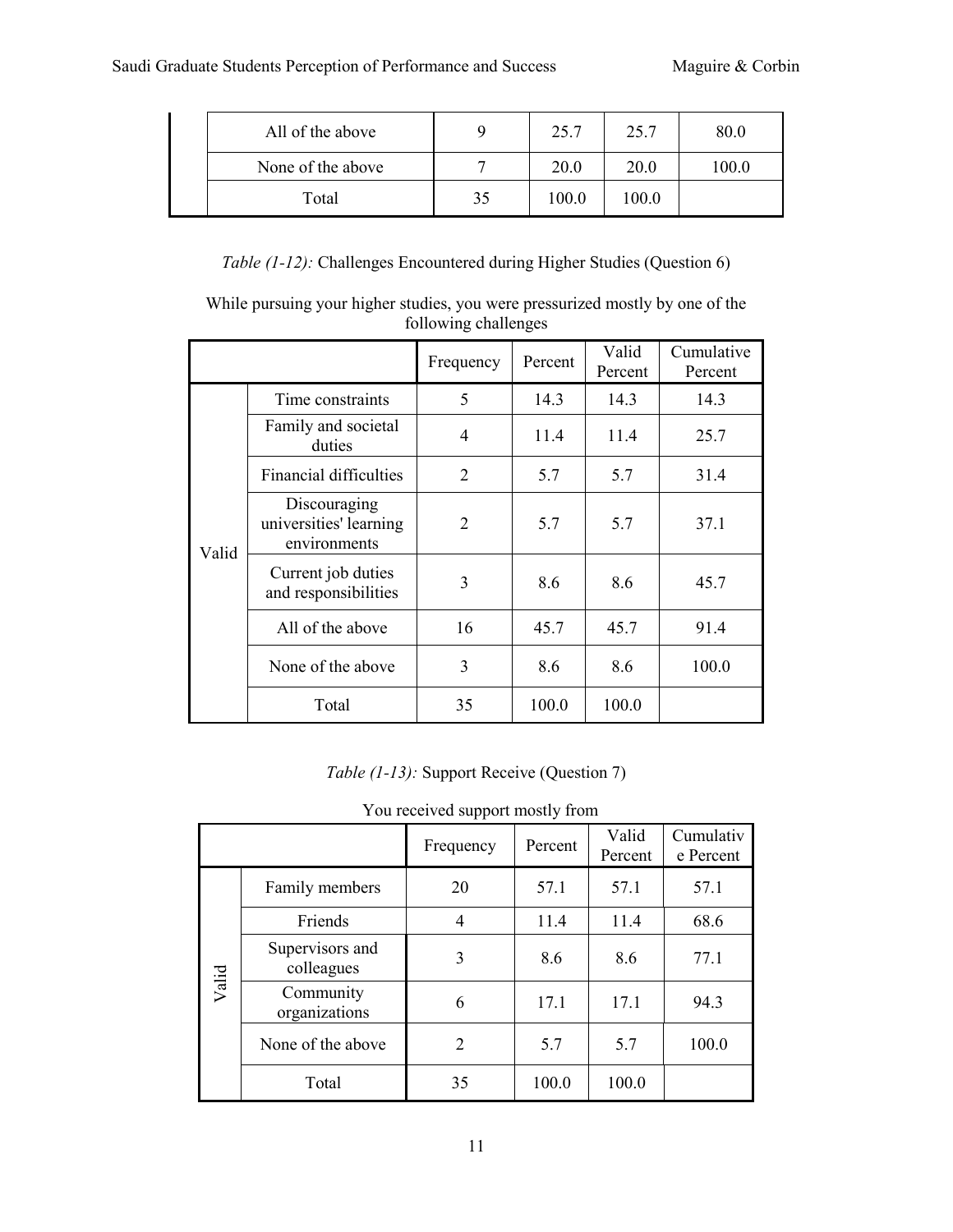| To increase the number of Saudi postgraduate females, Saudi organizations should |                                                                                    |                |         |                  |                       |  |  |  |
|----------------------------------------------------------------------------------|------------------------------------------------------------------------------------|----------------|---------|------------------|-----------------------|--|--|--|
|                                                                                  |                                                                                    | Frequency      | Percent | Valid<br>Percent | Cumulative<br>Percent |  |  |  |
| Valid                                                                            | Initiate academic majors<br>demanded by the global work<br>market                  | 3              | 8.6     | 8.6              | 8.6                   |  |  |  |
|                                                                                  | Facilitate opportunities for<br>employees from all sectors                         | 3              | 8.6     | 8.6              | 17.1                  |  |  |  |
|                                                                                  | Facilitate opportunities for<br>employees from all sectors                         | 6              | 17.1    | 17.1             | 34.3                  |  |  |  |
|                                                                                  | Eliminate financial and career<br>restrictions for employees<br>who wants pursuing | $\overline{2}$ | 5.7     | 5.7              | 40.0                  |  |  |  |
|                                                                                  | All of the above                                                                   | 20             | 57.1    | 57.1             | 97.1                  |  |  |  |
|                                                                                  | None of the above                                                                  | 1              | 2.9     | 2.9              | 100.0                 |  |  |  |
|                                                                                  | Total                                                                              | 35             | 100.0   | 100.0            |                       |  |  |  |

## *Table (1- 14):* Organization's Support (Coalitions). (Question 8)

*Table (1-15):* The Ministry of Higher Education Role (Question 9)

The Ministry of Higher Education provides opportunities for postgraduate programs to empower Saudi females with the required skills and knowledge to be competitive in the global market

|       |                   | Frequency | Percent | Valid Percent | <b>Cumulative Percent</b> |
|-------|-------------------|-----------|---------|---------------|---------------------------|
|       | Agree strongly    | 7         | 20.0    | 20.0          | 20.0                      |
|       | Agree             | 6         | 17.1    | 17.1          | 37.1                      |
| Valid | Neutral           | 10        | 28.6    | 28.6          | 65.7                      |
|       | Disagree strongly | 5         | 14.3    | 14.3          | 80.0                      |
|       | Disagree          | 7         | 20.0    | 20.0          | 100.0                     |
|       | Total             | 35        | 100.0   | 100.0         |                           |

*Table (1- 16):* Extrinsic vs. Intrinsic Factors Hindering Saudi Females from Higher Studies

| In your opinion, the extrinsic factors hinder Saudi female        |
|-------------------------------------------------------------------|
| students from continuing their higher studies more than intrinsic |
| factors (Ouestion 10)                                             |

| --------- |           |         |                  |                       |  |  |  |  |  |  |
|-----------|-----------|---------|------------------|-----------------------|--|--|--|--|--|--|
|           | Frequency | Percent | Valid<br>Percent | Cumulative<br>Percent |  |  |  |  |  |  |
| Agree     |           | 20.0    | 20.0             | 20.0                  |  |  |  |  |  |  |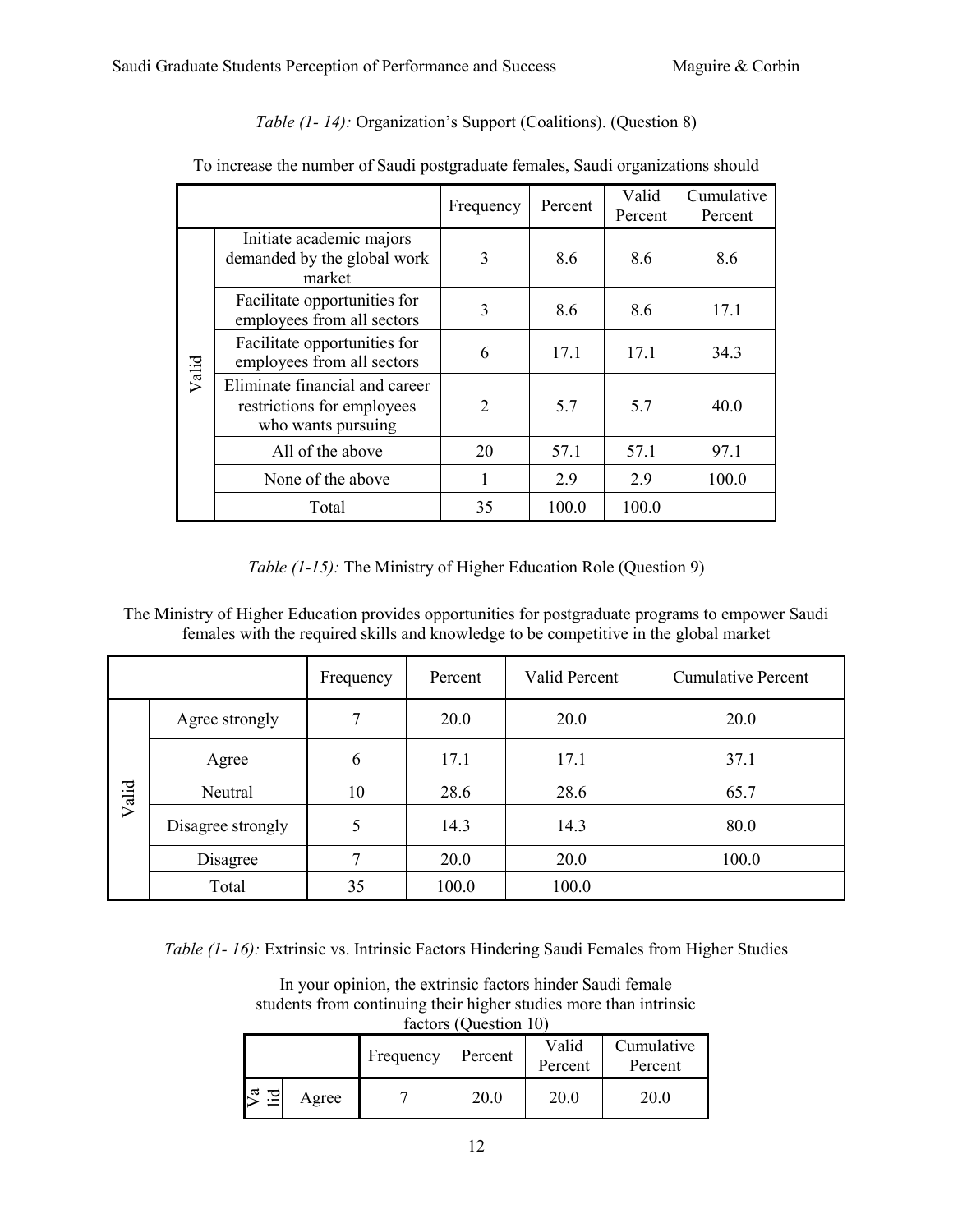| strongly             |    |       |       |       |
|----------------------|----|-------|-------|-------|
| Agree                | 11 | 31.4  | 31.4  | 51.4  |
| Neutral              | 14 | 40.0  | 40.0  | 91.4  |
| Disagree<br>strongly |    | 2.9   | 2.9   | 94.3  |
| Disagree             | 2  | 5.7   | 5.7   | 100.0 |
| Total                | 35 | 100.0 | 100.0 |       |

*Table (1-17):* Personal Development Variables Correlation

| Correlation<br>(r)                    | Career<br>Enhanceme<br>nt Variables | Familial<br>and<br>Societal<br>Variables | Challenge<br>S | Receivin<br>g<br>support | Organization<br>S | Ministry<br>of Higher<br>Education | Extrinsic<br>factors<br>hinder<br>more than<br>intrinsic<br>factors | Postgraduate'<br>s GPA |
|---------------------------------------|-------------------------------------|------------------------------------------|----------------|--------------------------|-------------------|------------------------------------|---------------------------------------------------------------------|------------------------|
| Personal<br>Developmen<br>t Variables | 0.563                               | 0.47                                     | 0.518          | .107                     | 0.616             | 0.443                              | 0.401                                                               | .251                   |

*Table (1-18):* Career Enhancement Variables

| Correlation<br>(r)                  | Personal<br>Developmen<br>t Variables | Familial<br>and<br>Societal<br>Variables | Challenge<br>S | Receivin<br>g<br>support | Organization<br>S | Ministry of<br>Higher<br>Education | Extrinsic<br>factors<br>hinder<br>more than<br>intrinsic<br>factors | Postgraduate'<br>s GPA |
|-------------------------------------|---------------------------------------|------------------------------------------|----------------|--------------------------|-------------------|------------------------------------|---------------------------------------------------------------------|------------------------|
| Career<br>Enhanceme<br>nt Variables | 0.563                                 | 0.923                                    | 0.956          | $-0.387$                 | 0.96              | 0.822                              | .329                                                                | 0.619                  |

*Table (1-19):* Familial and Societal Variables

| Correlatio<br>n<br>(r)                   | Personal<br>Developmen<br>t Variables | Career<br>Enhanceme<br>nt Variables | Challenge<br>S | Receivin<br>g support | Organization | Ministry<br>of Higher<br>Education | Extrinsic<br>factors<br>hinder<br>more than<br>intrinsic<br>factors | Postgraduate'<br>s GPA |
|------------------------------------------|---------------------------------------|-------------------------------------|----------------|-----------------------|--------------|------------------------------------|---------------------------------------------------------------------|------------------------|
| Familial<br>and<br>Societal<br>Variables | 0.47                                  | 0.923                               | 0.903          | $-0.401$              | 0.913        | 0.792                              | 0.387                                                               | 0.605                  |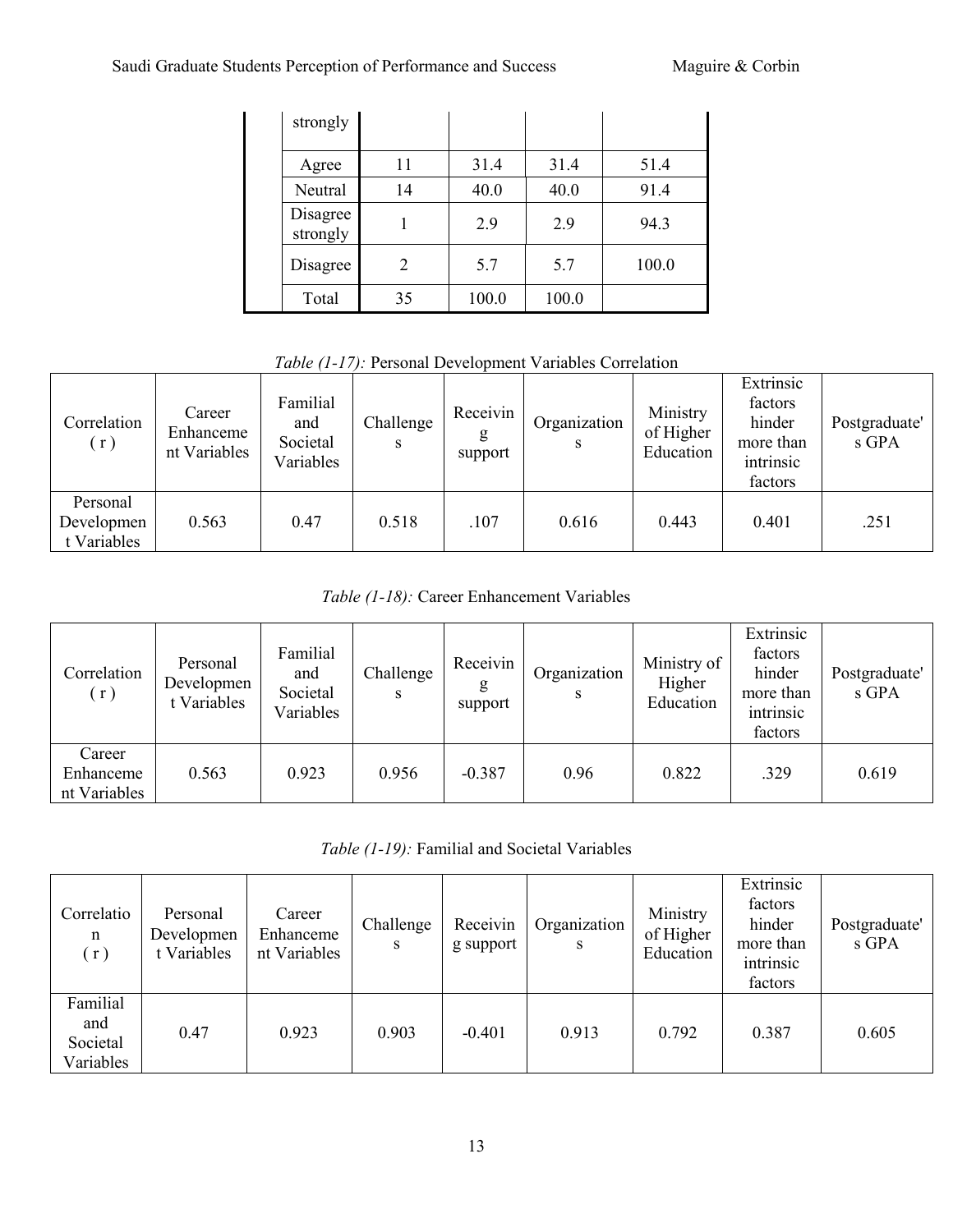| Correlatio<br>n<br>(r) | Personal<br>Developmen<br>t Variables | Career<br>Enhanceme<br>nt Variables | Familial<br>and<br>Societal<br>Variables | Receivin<br>g support | Organization<br>S | Ministry<br>of Higher<br>Education | Extrinsic<br>factors<br>hinder<br>more than<br>intrinsic<br>factors | Postgraduate'<br>s GPA |
|------------------------|---------------------------------------|-------------------------------------|------------------------------------------|-----------------------|-------------------|------------------------------------|---------------------------------------------------------------------|------------------------|
| Challenge              | 0.518                                 | 0.956                               | 0.903                                    | $-0.511$              | 0.939             | 0.843                              | 0.353                                                               | 0.697                  |

*Table (1-20):* Challenges Encountered during Higher Studies

*Table (1-21):* Support Received Correlation

| Correlatio<br>n<br>(r) | Personal<br>Developmen<br>t Variables | Career<br>Enhanceme<br>nt Variables | Familial<br>and<br>Societal<br>Variables | Challenge<br>S | Organization<br>S | Ministry<br>of Higher<br>Education | Extrinsic<br>factors<br>hinder<br>more than<br>intrinsic<br>factors | Postgraduate'<br>s GPA |
|------------------------|---------------------------------------|-------------------------------------|------------------------------------------|----------------|-------------------|------------------------------------|---------------------------------------------------------------------|------------------------|
| Receiving<br>Support   | .107                                  | $-0.387$                            | $-0.401$                                 | $-0.511$       | $-0.376$          | $-0.387$                           | .050                                                                | 0.126                  |

*Table (1-22):* Organization's Support (Coalitions) Correlation

| Correlation<br>(r) | Personal<br>Developmen<br>t Variables | Career<br>Enhanceme<br>nt Variables | Familial<br>and<br>Societal<br>Variables | Challenge<br>S | Receiving<br>Support | Ministry of<br>Higher<br>Education | Extrinsic<br>factors<br>hinder<br>more than<br>intrinsic<br>factors | Postgraduate'<br>s GPA |
|--------------------|---------------------------------------|-------------------------------------|------------------------------------------|----------------|----------------------|------------------------------------|---------------------------------------------------------------------|------------------------|
| Organizatio<br>n   | 0.616                                 | 0.96                                | 0.913                                    | 0.939          | $-0.376$             | 0.824                              | 0.43                                                                | 0.653                  |

*Table (1-23):* Correlation of the Ministry of Higher Education Role

| Correlation<br>(r)                 | Personal<br>Developmen<br>t Variables | Career<br>Enhanceme<br>nt Variables | Familial<br>and<br>Societal<br>Variables | Challenge<br>S | Receivin<br>g Support | Organizatio<br>n | Extrinsic<br>factors<br>hinder<br>more than<br>intrinsic<br>factors | Postgraduate'<br>s GPA |
|------------------------------------|---------------------------------------|-------------------------------------|------------------------------------------|----------------|-----------------------|------------------|---------------------------------------------------------------------|------------------------|
| Ministry of<br>Higher<br>Education | 0.443                                 | 0.822                               | 0.792                                    | 0.843          | $-0.387$              | 0.824            | .292                                                                | 0.37                   |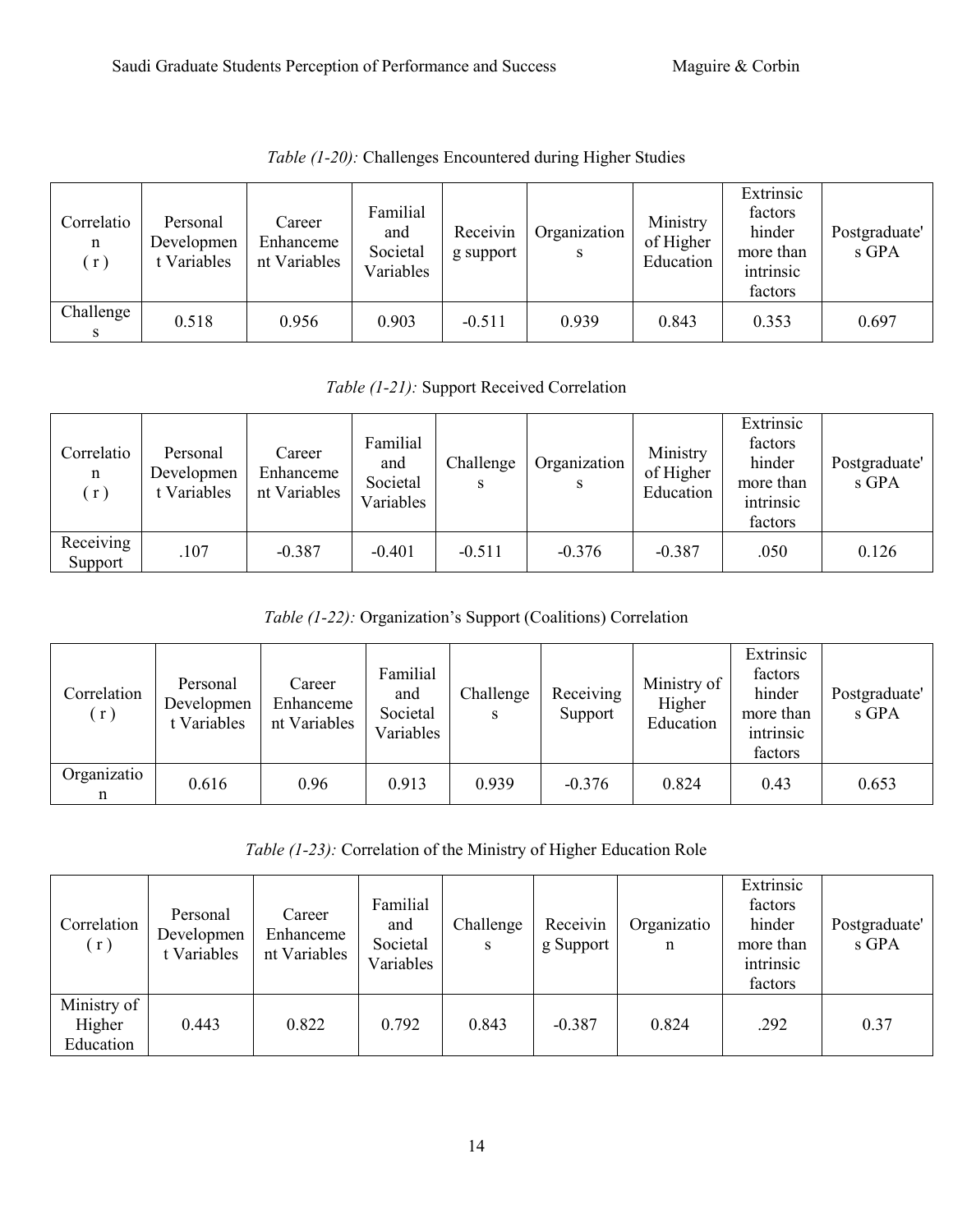| Correlation<br>(r)                                                  | Personal<br>Developmen<br>t Variables | Career<br>Enhanceme<br>nt Variables | Familial<br>and<br>Societal<br>Variables | Challenge<br>S | Receiving<br>Support | Organizatio<br>n | Ministry<br>of Higher<br>Educatio<br>n | Postgraduate'<br>s GPA |
|---------------------------------------------------------------------|---------------------------------------|-------------------------------------|------------------------------------------|----------------|----------------------|------------------|----------------------------------------|------------------------|
| Extrinsic<br>factors<br>hinder more<br>than<br>intrinsic<br>factors | 0.401                                 | .329                                | 0.387                                    | 0.353          | .050                 | 0.43             | .292                                   | 0.378                  |

# *Table (1- 24):* Factors Hindering Saudi Females from Continuing their Higher Studies Correlation

## *Table (1-25):* Postgraduate's GPA Correlation

| Correlation<br>(r)     | Personal<br>Developmen<br>t Variables | Career<br>Enhanceme<br>nt Variables | Familial<br>and<br>Societal<br>Variable | Challenge | Receiving<br>Support | Organizatio<br>n | Ministry<br>of Higher<br>Educatio<br>n | Extrinsic<br>factors<br>hinder more<br>than intrinsic<br>factors |
|------------------------|---------------------------------------|-------------------------------------|-----------------------------------------|-----------|----------------------|------------------|----------------------------------------|------------------------------------------------------------------|
| Postgraduate'<br>s GPA | .251                                  | .619                                | .605                                    | .697      | $-.680$              | .653             | .370                                   | .378                                                             |